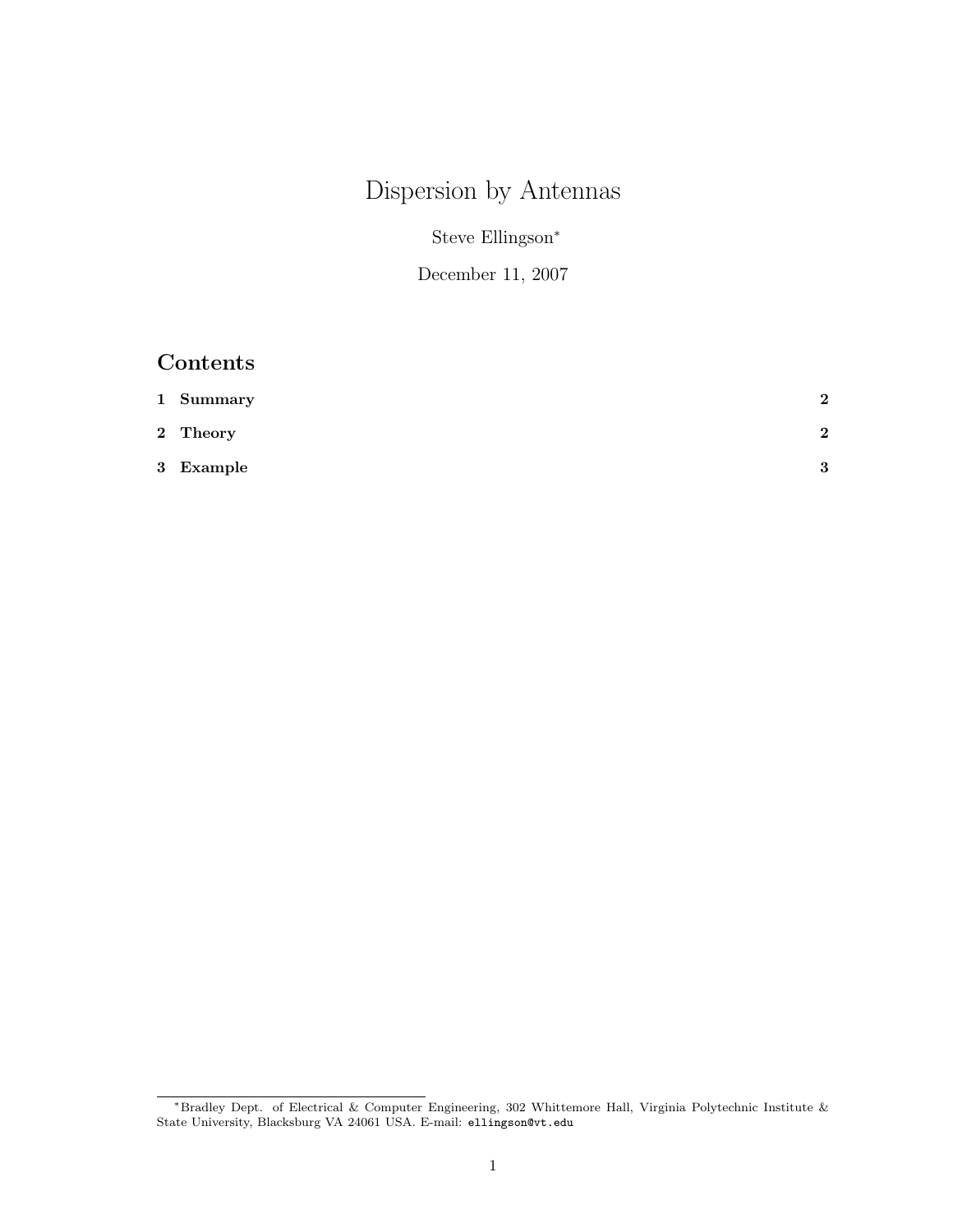### 1 Summary

Antennas are inherently dispersive. In this memo the extent of the dispersion is quantified using the example of a thin straight dipole in free space. It is shown that the group delay variation over the span 10–88 MHz is on the order of tens of nanoseconds for a dipole resonant at 38 MHz. This is sufficient to affect beamforming over the affected bandwidth. The dispersion is worst around resonance, and improves with increasing load impedance.

For LWA, the anticipated dispersion can probably be effectively equalized within the beamformer architecture described in LWA Memo 108 [1], using the same FIR filters used to implement fractionalsample delay. However, it may be difficult to perform the measurements necessary to determine precisely the proper equalization, especially if this is something that is likely to vary over time. Therefore, it would be wise to characterize the dispersive properties of LWA candidate antennas and perhaps consider selecting an antenna with minimum group delay variation.

#### 2 Theory

Any antenna can be modeled as an electric circuit consisting of a voltage source  $V_A$  in series with the impedance of the antenna,  $Z_A$ . When the antenna is connected to a load  $Z_L$  (in our case, the input impedance of an active balun), the result is a simple series circuit. The current flowing through this circuit is

$$
I_L = \frac{V_A}{Z_A + Z_L} \tag{1}
$$

This current is the quantity which is measured by the receiver.

In this model, the value of the voltage source is given by

$$
V_A = \mathbf{E}^i \cdot \mathbf{l}_e \tag{2}
$$

where  $\mathbf{E}^i$  is the electric field incident on the antenna and  $\mathbf{l}_e$  is the vector effective length (VEL) of the antenna. In general, VEL is dependent on frequency and the direction from which the electric field arrives. For thin straight dipoles, however, VEL is a real-valued quantity which is proportional to the length of the antenna and oriented in parallel with the antenna. If we assume the electric field is perfectly co-polarized with the antenna, we have that the VEL for a thin straight dipole is

$$
V_A = E^i l_e \tag{3}
$$

where  $E^i$  is the scalar value of the electric field incident on the antenna (i.e., no longer a vector quantity) and  $l_e$  is the real-valued scalar effective length of the antenna.

No simple expression exists for the impedance  $Z_A$  of a thin straight dipole (much less any more complicated dipole). However,  $Z_A$  can be computed approximately, albeit with excellent accuracy, using a model by Tang, Tieng, and Gunn (1993) [2].

The quantity of interest in this study is the group delay  $\tau_g$ , which is given by

$$
\tau_g = -\frac{d\phi}{d\omega} \tag{4}
$$

where  $\phi$  is the phase of the transfer function of the system of interest and  $\omega$  is the angular frequency  $2\pi\nu$  with  $\nu$  being frequency (in Hz). Since a frequency-independent delay is the same as a phase response which is linear with respect to frequency and with negative slope, we see that in this (desirable) situation the group delay is a positive constant with respect to frequency. Dispersion occurs when the group delay is not constant with frequency, as this means individual frequency components experience phase shifts which are not consistent with a frequency-independent delay, resulting in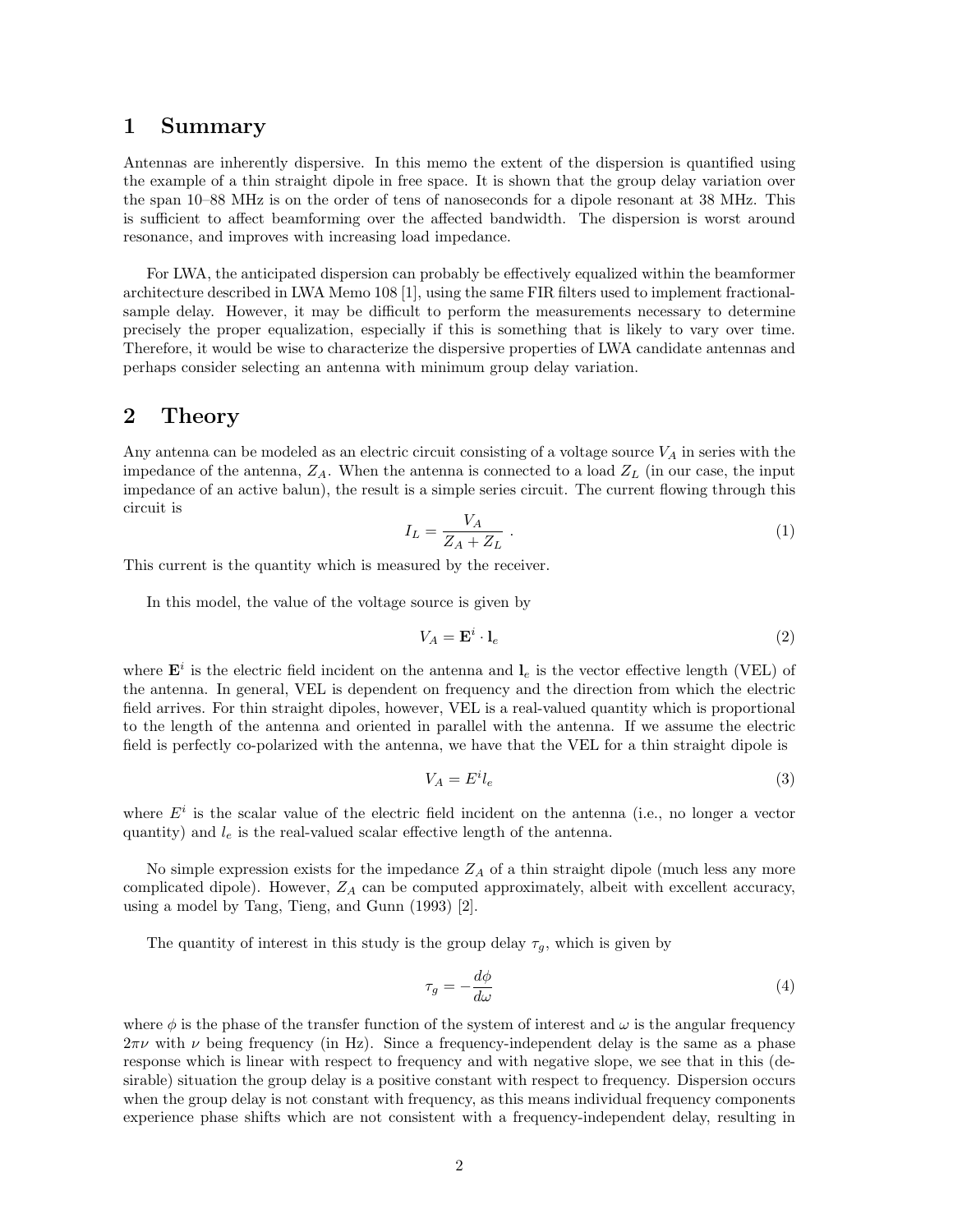distortion.

In the present problem, the system transfer function can be expressed as

$$
\frac{I_L}{E^i} = \frac{l_e}{Z_A + Z_L} \tag{5}
$$

Since  $l_e$  is a real-valued constant under the conditions stated above, it plays no role in determining the group delay. In fact, we see the group delay in this case determined completely by  $Z_A$  and  $Z_L$ .

### 3 Example

In this study, we assume a straight dipole of length 4 m and radius 5 mm, which can be accurately modeled using the technique in [2]. The calculated antenna impedance  $Z_A$  is shown in Figure 1. The associated group delay is shown in Figure 2. When  $Z_L = 100\Omega$ , we see about 35 ns variation in the group delay over the frequency range 10-88 MHz. For comparison, the free-space propagation time across the diameter of a 100 m station is 333 ns. Therefore, the associated dispersion will significantly affect beamforming, especially delay-and-sum beamforming over large portions of this bandwidth. The impact of the dispersion is obviously less for smaller bandwidths in the sense that the antenna can be assumed to be approximately dispersionless (group delay approximately constant with frequency) over a sufficiently small bandwidth.

Also shown in Figure 2 is the result assuming an increased load impedance of  $200\Omega$ . Note that the effect is to significantly decrease the group delay in the region around the first resonance of the antenna, where the group delay variation is most onerous.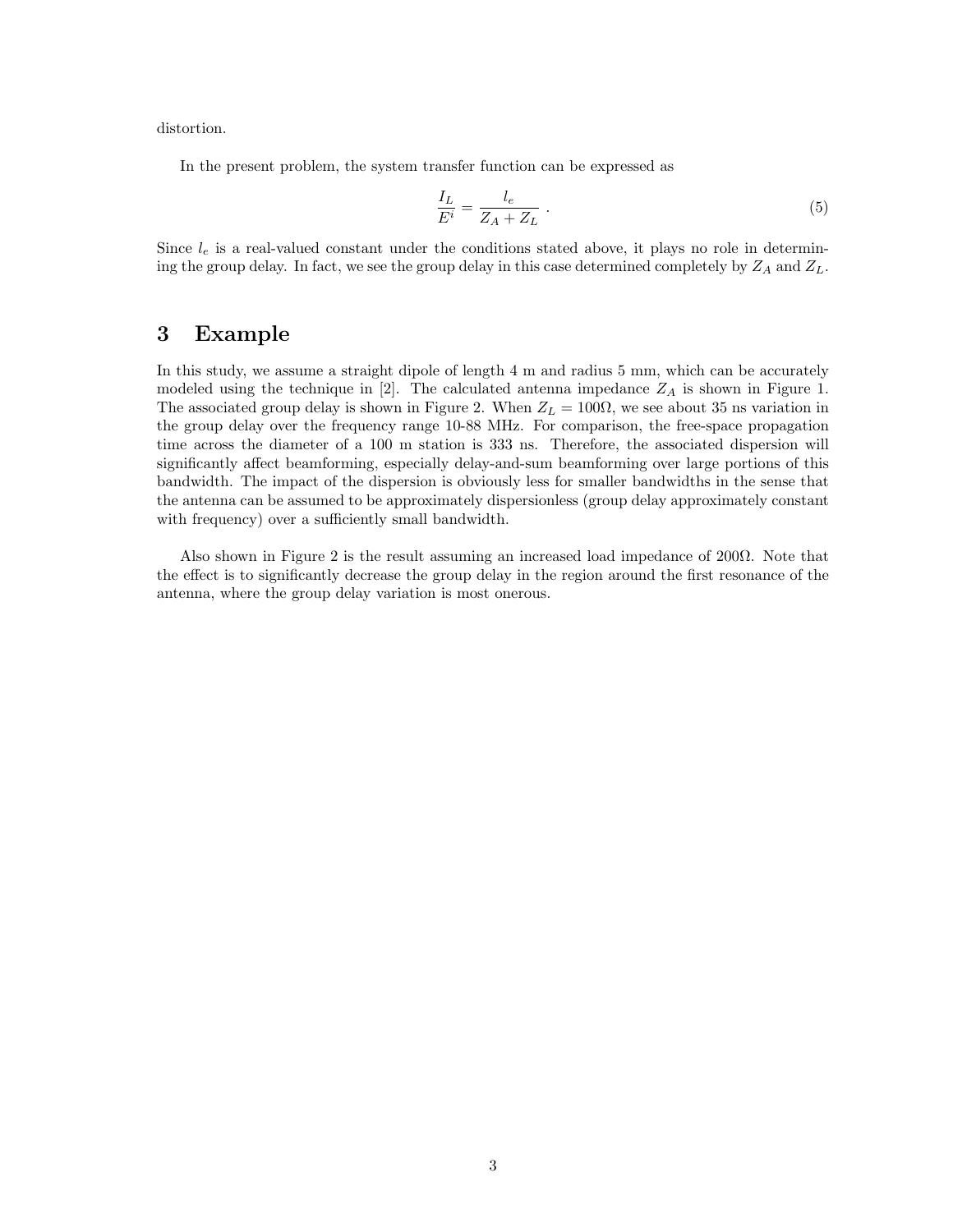

Figure 1: Impedance of a 4-meter-long straight dipole of radius 5 mm. The bottom panel is a close-up from the top panel.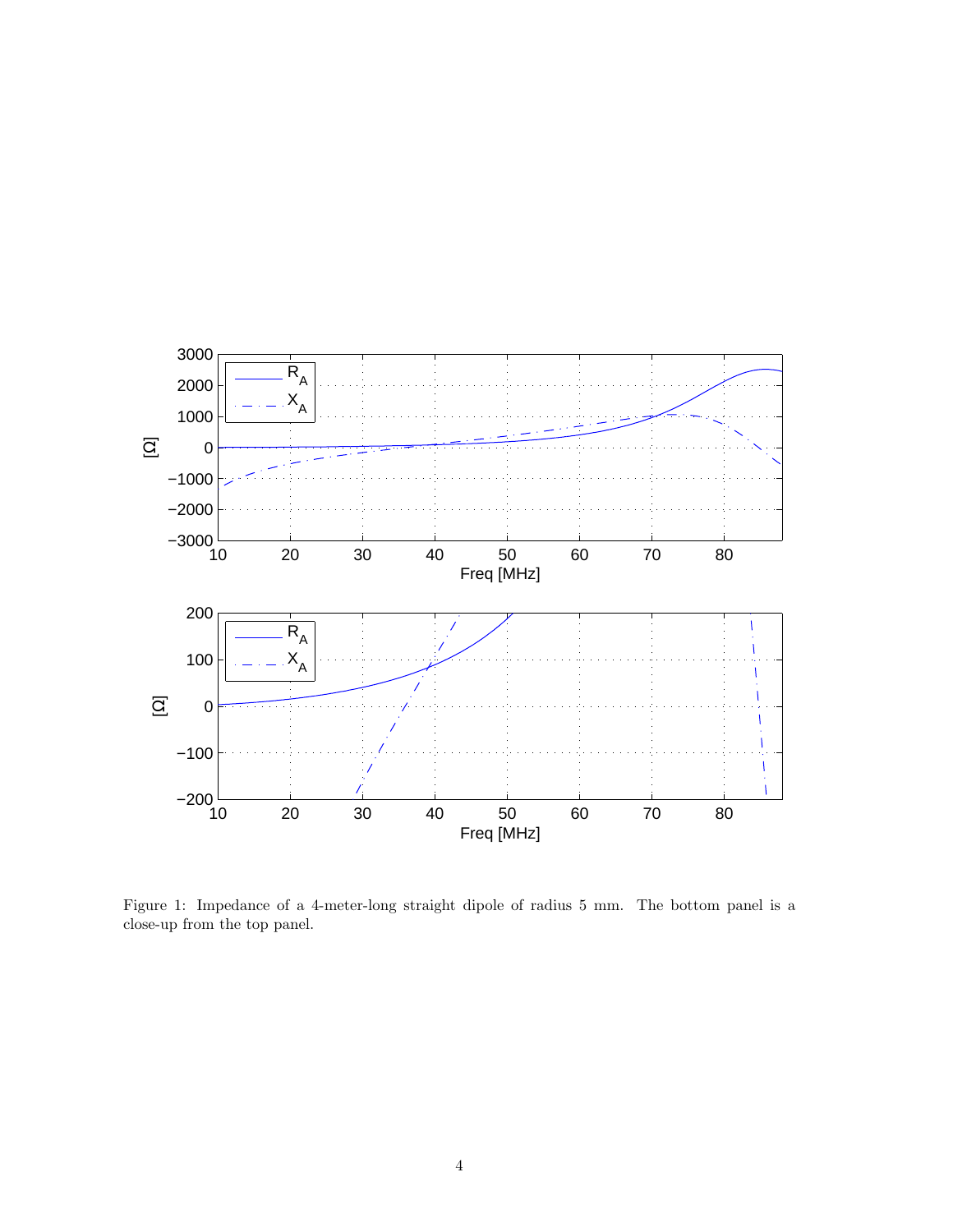

Figure 2: Group delay.